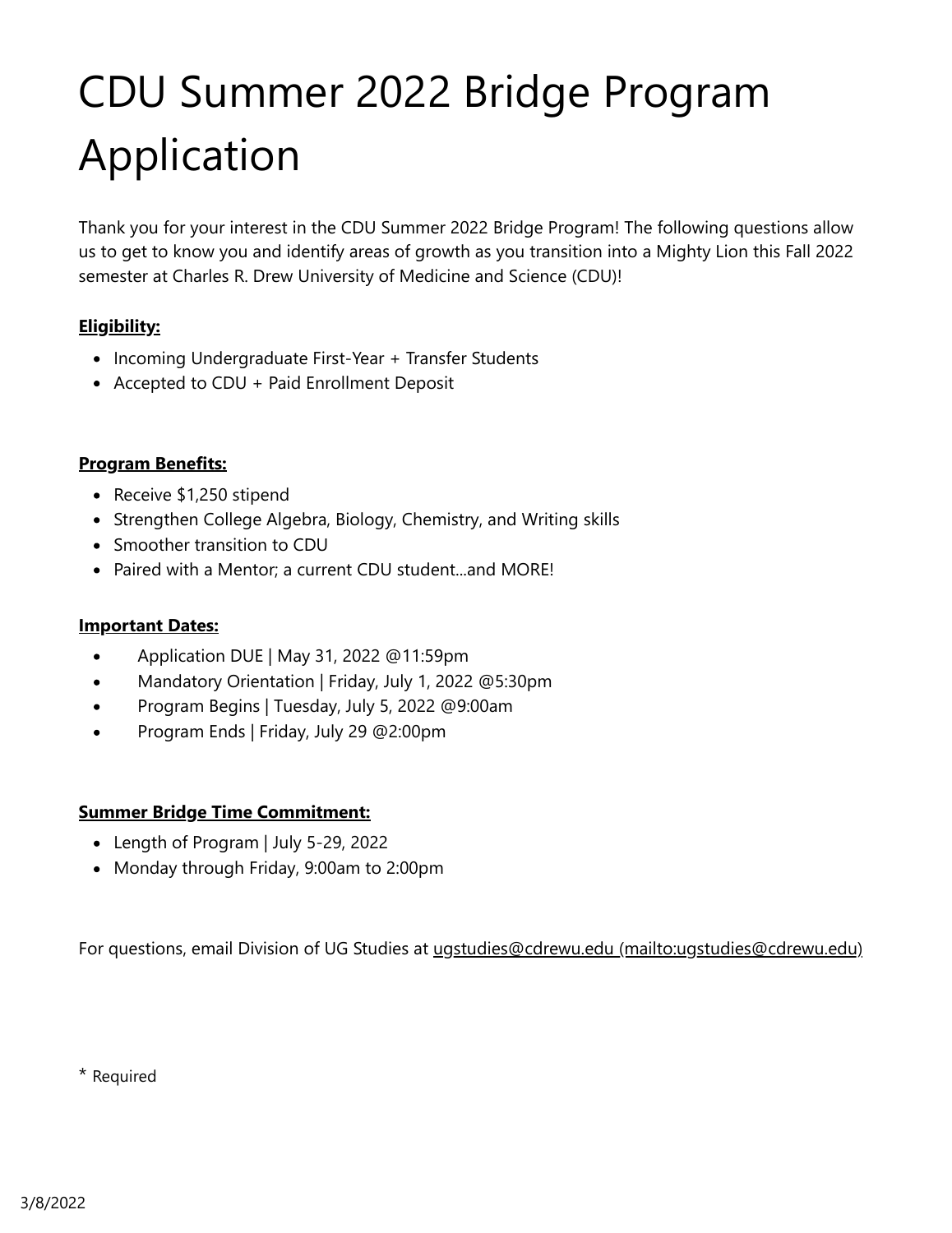## 1. Student First Name \*

## 2. Student Last Name \*

## 3. Student Preferred Name (Optional)

## 4. Student Date of Birth (DOB) \*

 $\boxplus$ 

Format: M/d/yyyy

## 5. Student Phone Number \*

The value must be a number

## 6. Student Email \*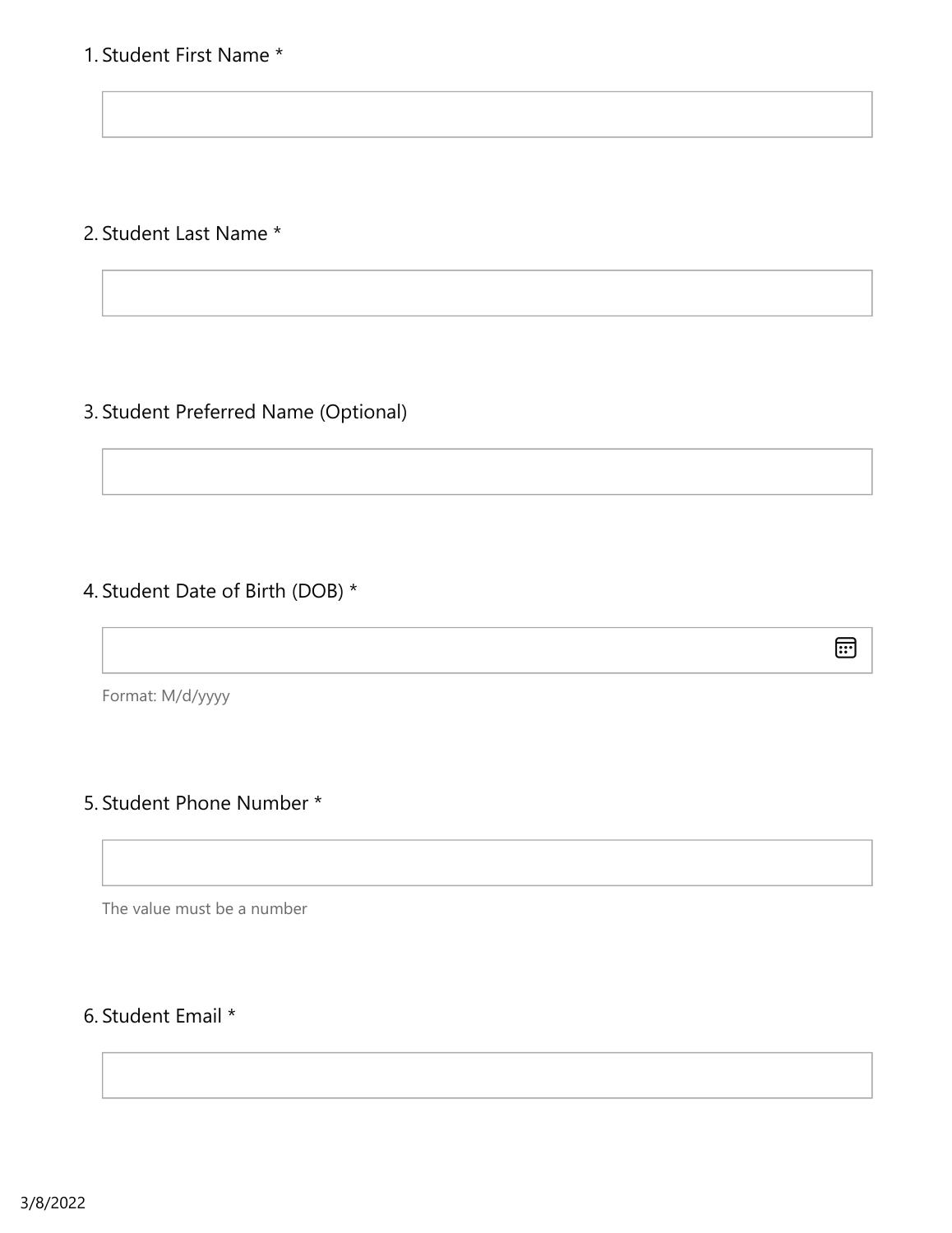# 7. What is your TShirt size? \*

Shirt Cut: Unisex

- $\bigcirc$  s
- $\bigcirc$  M
- $\bigcirc$  L
- $\bigcirc$  xl
- $\supset$  2XL
- $\bigcirc$  3XL (

# 8. Student Ethnicity \*

Please select all that apply.

| First Nation, American Indian or Alaska Native |
|------------------------------------------------|
| Asian/Asian American                           |
| <b>Black or African American</b>               |
| Latinx/ae/Hispanic/Chicanx/Mexican-American    |
| Native Hawaiian or Other Pacific Islander      |
| White/Caucasian                                |
|                                                |

Other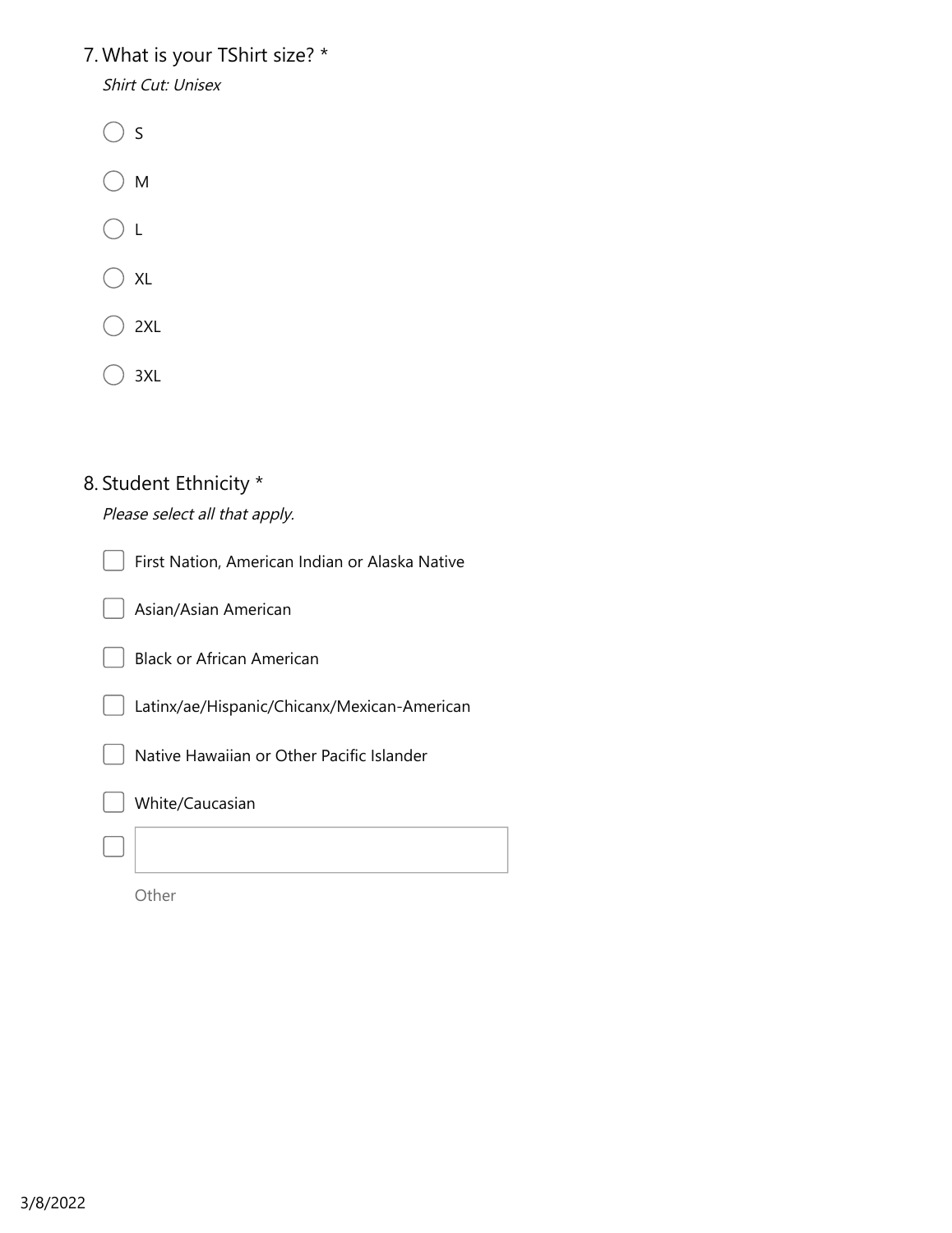## 9. Student Gender Identity \*

| Female            |
|-------------------|
| Male              |
| Non-binary        |
| Prefer not to say |
|                   |
| nther:            |

### 10. Citizenship \*

Please note that your answer does not affect your application. Responses are for reporting purposes and will remain confidential.

| U.S. Citizen              |
|---------------------------|
| <b>Permanent Resident</b> |
| <b>DACA</b>               |
| Non-Citizen/Undocumented  |
| I do not know             |
|                           |
| her                       |

## 11. Are you a first-generation student? \*

A first-generation (first-gen) student is anyone whose parent(s)/legal guardian(s) have not completed a bachelor's degree. You are the first in your family to attend a four-year college/university to attain a bachelor's degree.

Yes

No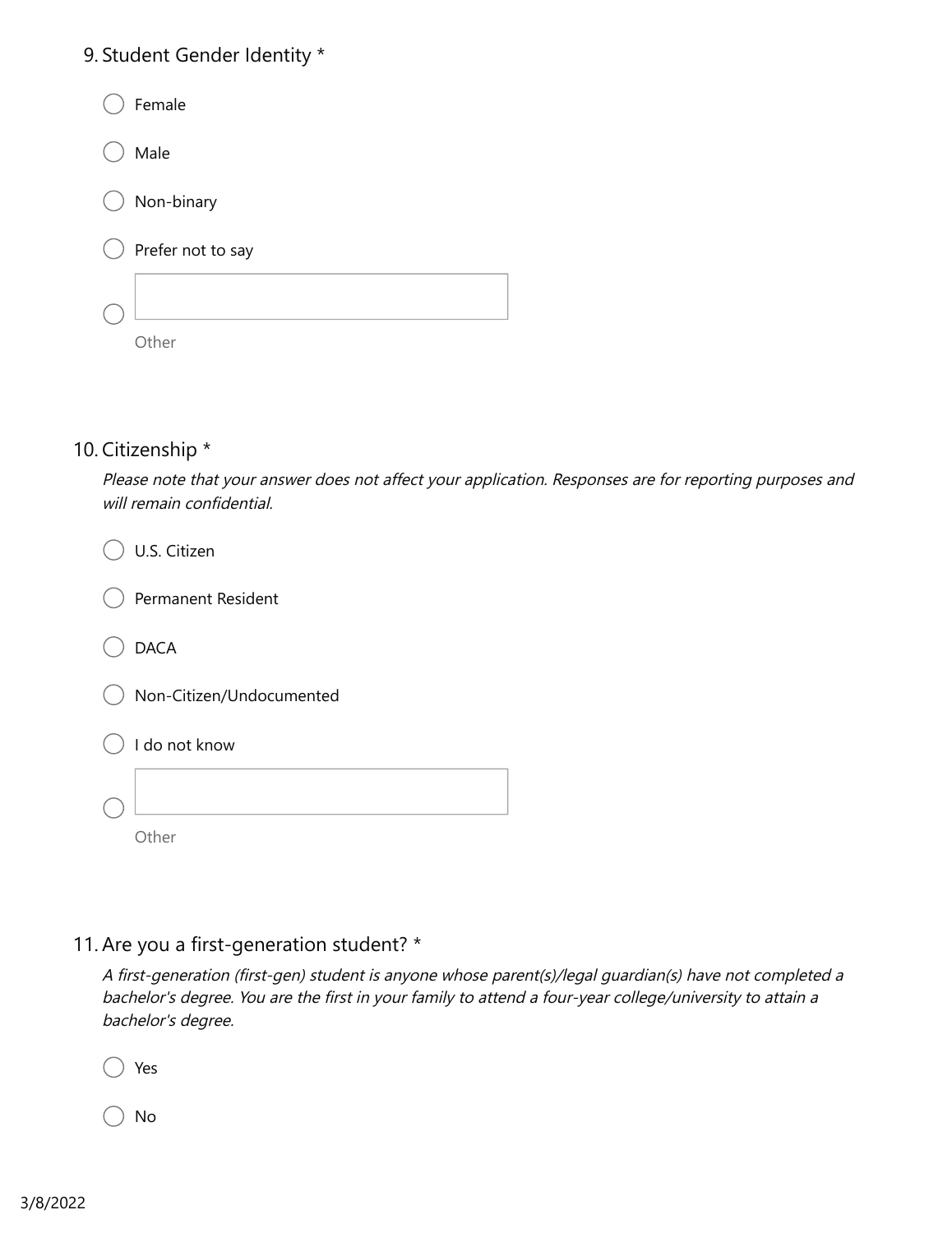- 12. Do you have an IEP (Individualized Education Plan)? \*
	- Yes
	- $\bigcirc$  No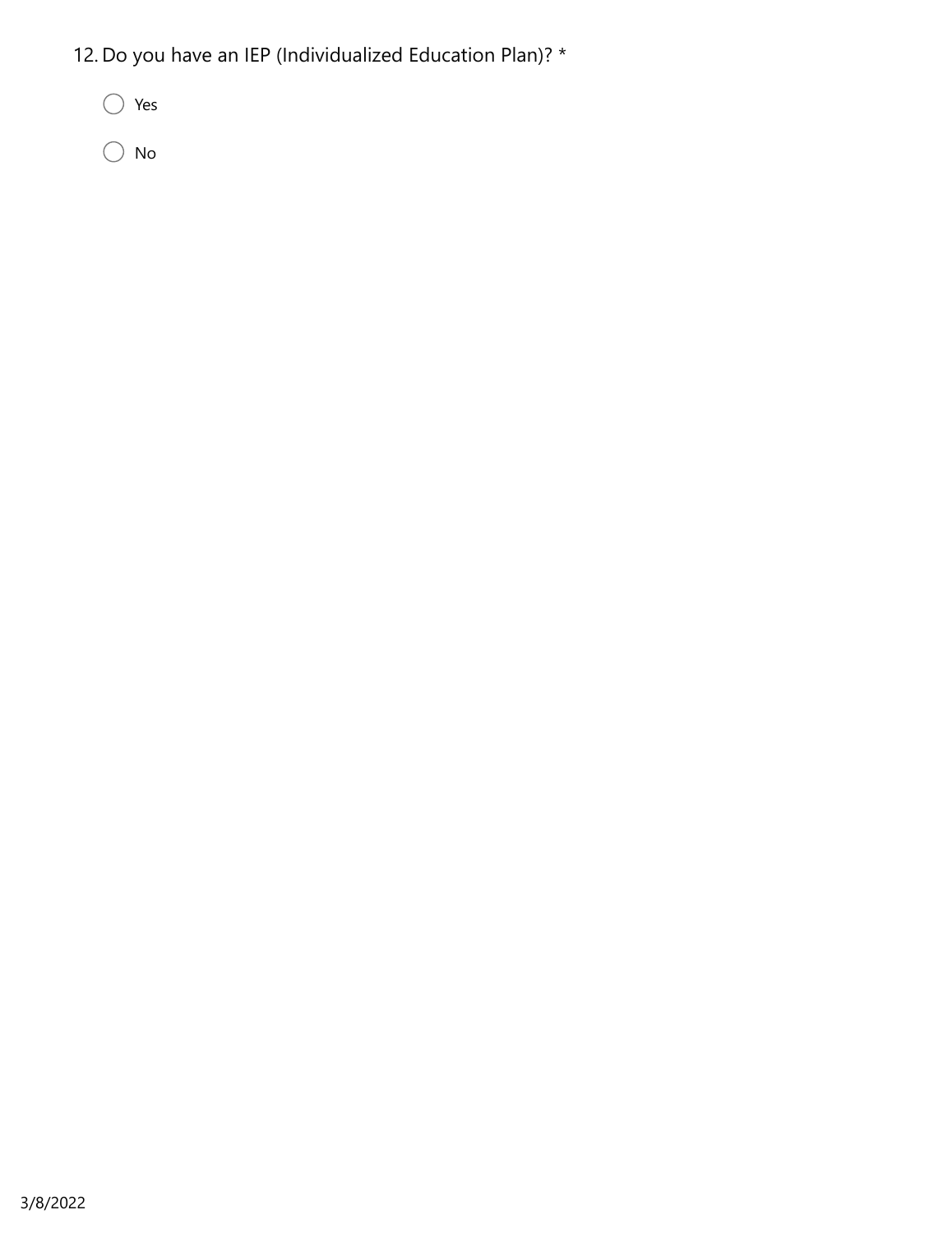## Student Academic Information

13. What high school/community college are you currently enrolled in? \*

### 14. What is your current class standing? \*



Transfer Student



## 15. Which CDU Program did you apply to or were accepted in? \*

- Associate of Science, Radiologic Technology
- Bachelor of Science, Radiologic Science-Computed Tomography Concentration
- Bachelor of Science, Radiologic Science
- Bachelor of Science, Biomedical Sciences
- Bachelor of Science, Public Health
- Bachelor of Science, Psychology with an Emphasis in Community Counseling
- Bachelor of Science, Nursing-RN to BSN
- Bachelor of Science in Nursing-Prelicensure BSN
- Bachelor of Science in Nursing-Direct Intent Phase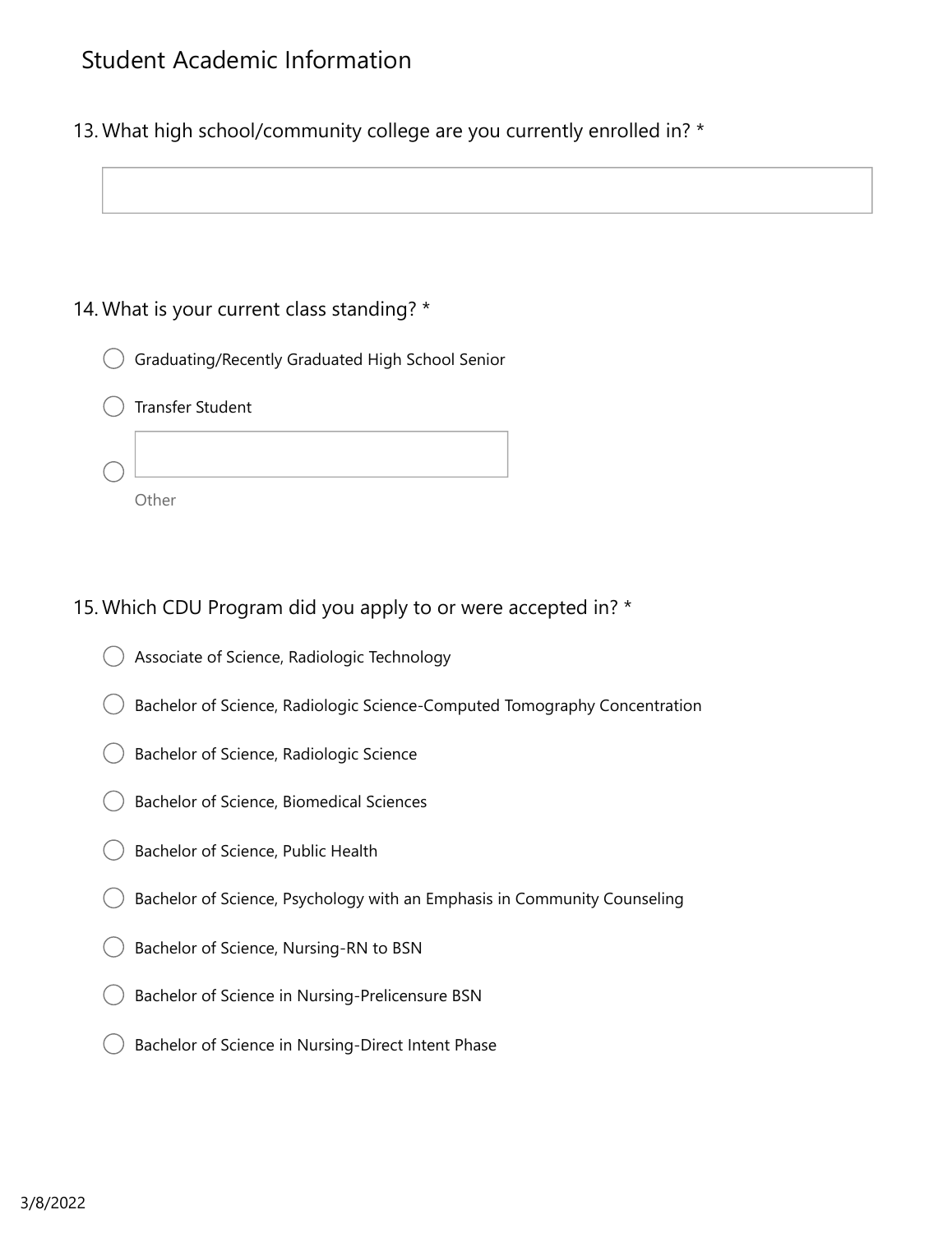- 16. Have you completed the Free Application for Federal Student Aid (FAFSA) 2022 to 2023? \*
	- Yes
	- No
	- Maybe
- 17. Do you plan to work over the Summer? \*
	- Yes
	- No
- 18. If yes, how many hours/week do you plan to work? \*

19. Do you have access to WIFI/Internet? \*

Please note: If you do not have access, we can support you in these areas.

- Yes
- No
- 20. Do you have access to a laptop or device with a webcam, microphone, and WIFI/internet capabilities? \*

Please note: If you do not have access, we can support you in these areas.

- Yes
- No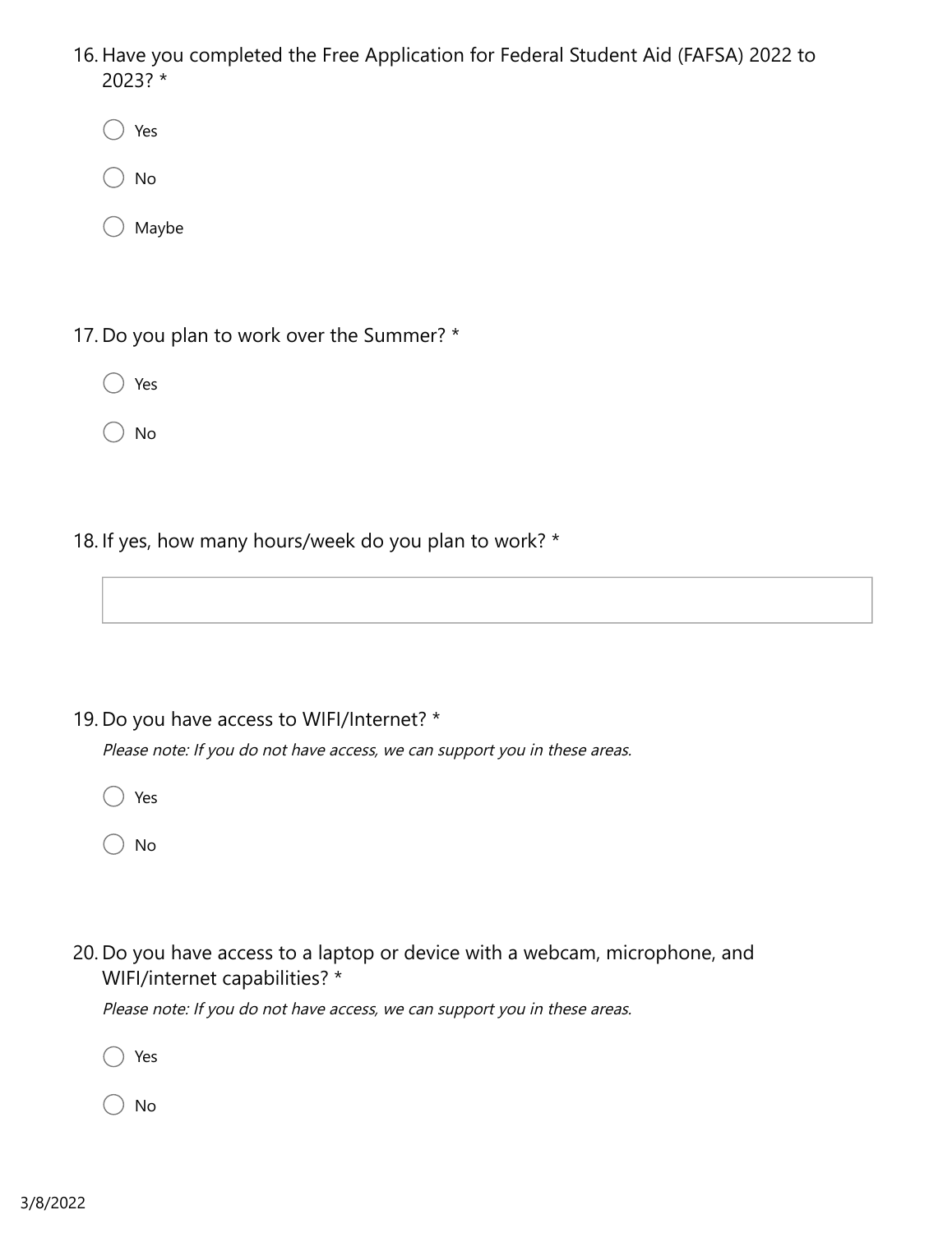21. Can you commit to attending the entirety of the CDU Summer 2022 Bridge Program from *July 5, 2022 to July 29, 2022 | M-F, 9am to 2pm*? \*

Yes

 $\bigcirc$  No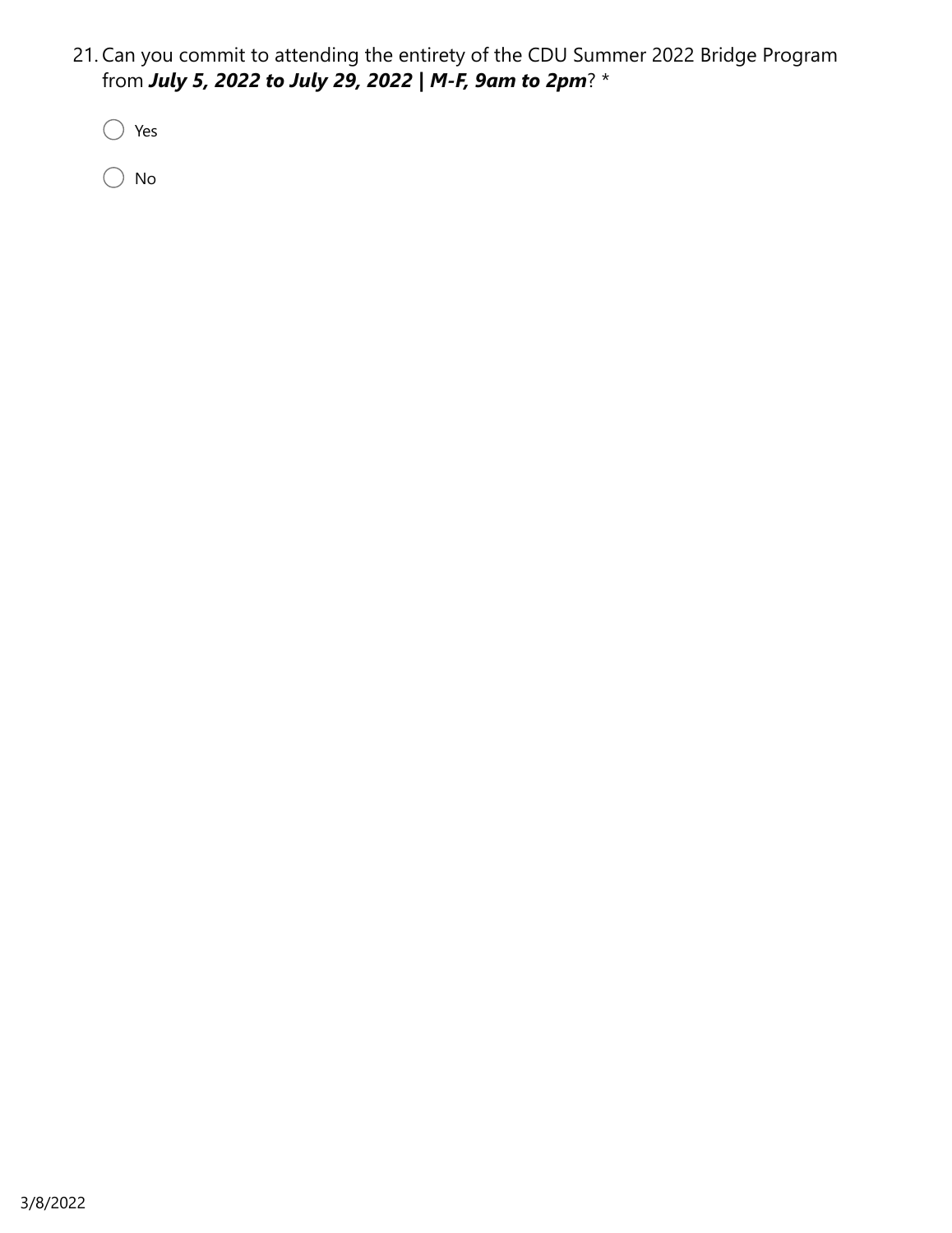# Essay Question: We want to get to know you!

Please answer the following question. You will be evaluated on 1) Grammar/Spelling; 2) Clarity and Understanding of the Prompt; 3)Detailed Response.

22. How would the CDU Summer 2022 Bridge Program impact your college experience? \*

150 word max/min